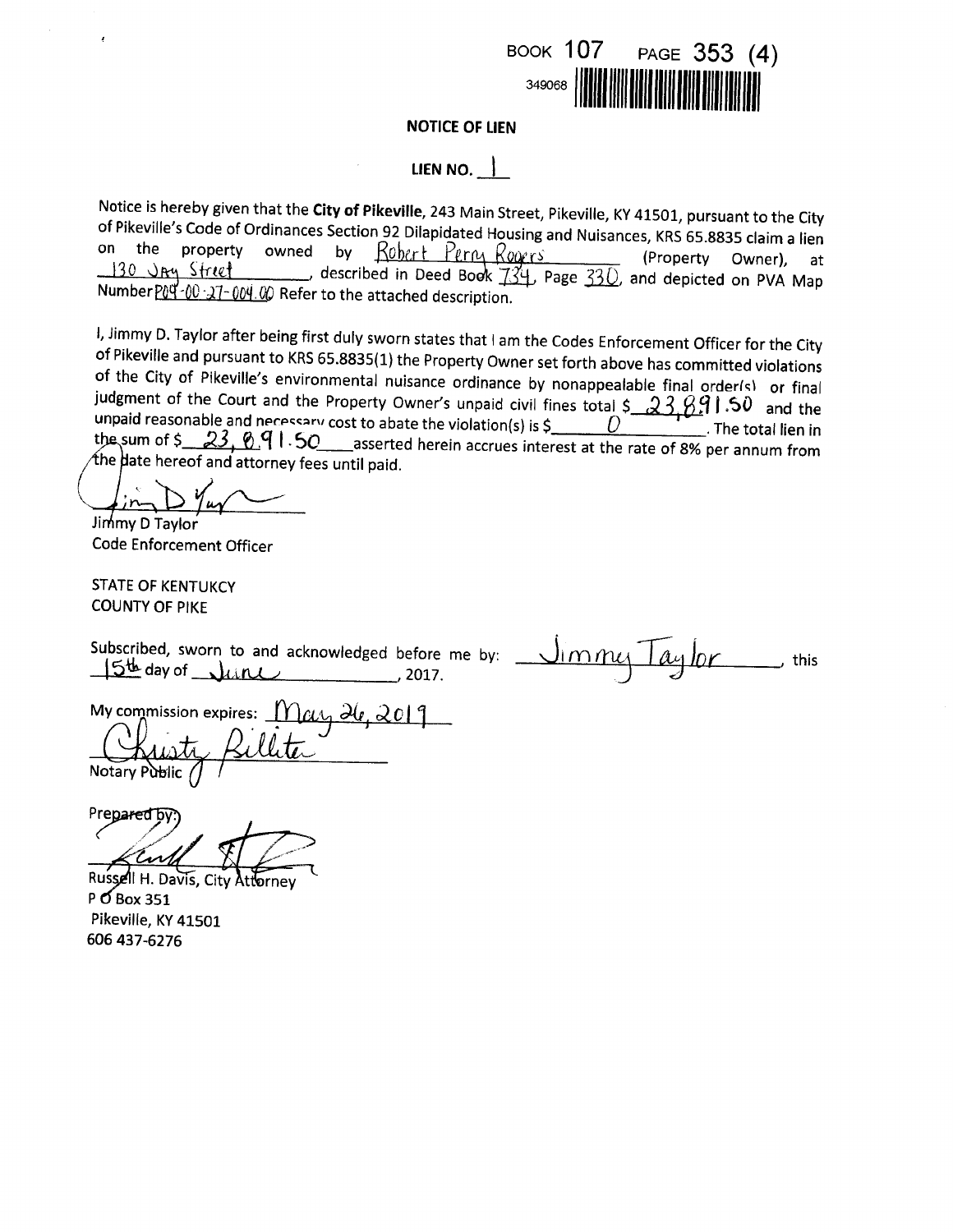| <b>000Z/T/T</b><br><b>DOOZ/T/T</b>         | DATE           | Sale Information |     | <b>CONST TYPE</b> |                  | CONDITION TYPE          | <b>GARAGE TYPE</b>  | <b>ROOF TYPE</b> |                                       | <b>COVER TYPE</b>  | <b>BSMT FIN</b>      | <b>UNDER MAIN</b> | FOUND TYPE      | <b>EXTTYPE</b> | <b>STRUCT TYPE</b> | <b>RES TYPE</b> | Improvement Information |                       | <b>NEIGHBOR TYPE</b> | <b>ACREAGE</b>   | DEPTH                |                     | <b>FRONTAGE</b>    | LOT SIZE | Land Information | <b>RES: 32,000</b>   |                             |               |                |              | OTTD                       | <b>PIKEVILLE KY 41501</b> | 317 FIFE FORK RD   |                | <b>ROGERS ROBERT PERRY</b>  | <b>Owner Information</b>      | P04-00-27-004.00 |
|--------------------------------------------|----------------|------------------|-----|-------------------|------------------|-------------------------|---------------------|------------------|---------------------------------------|--------------------|----------------------|-------------------|-----------------|----------------|--------------------|-----------------|-------------------------|-----------------------|----------------------|------------------|----------------------|---------------------|--------------------|----------|------------------|----------------------|-----------------------------|---------------|----------------|--------------|----------------------------|---------------------------|--------------------|----------------|-----------------------------|-------------------------------|------------------|
| $\mathcal{C}_{\mathbf{S}}$                 | <b>PRICE</b>   |                  | la, |                   |                  |                         | NONE                | 품                | <b>SHINGLES</b><br><b>COMPOSITION</b> |                    | 0                    | 0                 | CONCRETE BLOCK  | FRAME          | 2 STORY            | <b>DUPLEX</b>   |                         |                       |                      | 0.18             | $\bullet$            |                     | $\bullet$          | $\circ$  |                  | Taxable Value: 32000 | 2017 Assessment Information |               |                | <b>33539</b> |                            |                           |                    |                |                             |                               |                  |
| <b>ROGERS ODELL</b><br><b>ROGERS ODELL</b> | PREVIOUS OWNER |                  |     | <b>IMPR VALUE</b> | <b>OddWI SdS</b> | <b>TOTAL ROOMS</b><br>0 | $\bullet$           | KITCHEN          | DINING<br>0                           | FAM-DEN-REC        | <b>BEDROOMS</b>      |                   | HALF BATH       | FULL BATH      | YEAR BUILT         | PATIO TYPE      |                         | <b>SITE COND TYPE</b> |                      | ZONING CODE      | <b>DRAINAGE TYPE</b> | DRIVEWAY TYPE       | <b>STREET/ROAD</b> |          |                  |                      |                             |               |                |              |                            |                           |                    |                |                             |                               | 34366            |
|                                            |                |                  |     | 22000             |                  |                         |                     |                  |                                       |                    | 0                    | $\bullet$         | 0               |                | 0                  | <b>NOWE</b>     |                         |                       |                      |                  |                      | <b>GRAVEL</b>       | SECONDARY          |          |                  |                      |                             | Date Assessed | Description    | Last Sale    | Tax District               | Deed                      | Class              | <b>Address</b> | <b>Property Information</b> |                               |                  |
|                                            | DEED BOOK      |                  |     |                   | <b>POOL SIZE</b> | <b>TOOd</b>             | <b>TENNIS COURT</b> |                  | PATIO-DECK SQFT                       | <b>GARAGE SOFT</b> | <b>BASEMENT SQFT</b> | <b>LYING SQFT</b> | <b>AIR TYPE</b> | HEAT TYPE      | <b>FIREPLACES</b>  |                 |                         | LAND VALUE            | <b>CIT BUS</b>       | <b>SIDEWALKS</b> |                      | <b>UTILITY TYPE</b> | <b>FLOOD TYPE</b>  |          |                  |                      |                             | Jan-01-1997   | <b>H&amp;L</b> | 笤            | $\boldsymbol{\mathcal{S}}$ | #Error                    | <b>RESIDENTIAL</b> | 130 JAY STREET |                             | Printed 11/22/2016 9:54:01 AM |                  |
| DEED PAGE                                  |                |                  |     |                   | $\bullet$        | $\overline{5}$          | $\delta$            |                  | 0                                     | $\circ$            | $\bullet$            | 1378              |                 |                | 8                  |                 |                         | 0000'0001             |                      | δ                | <b>SEWER</b>         | WATER, GAS, &       | <b>NONE</b>        |          |                  |                      |                             |               |                |              |                            |                           |                    |                |                             |                               |                  |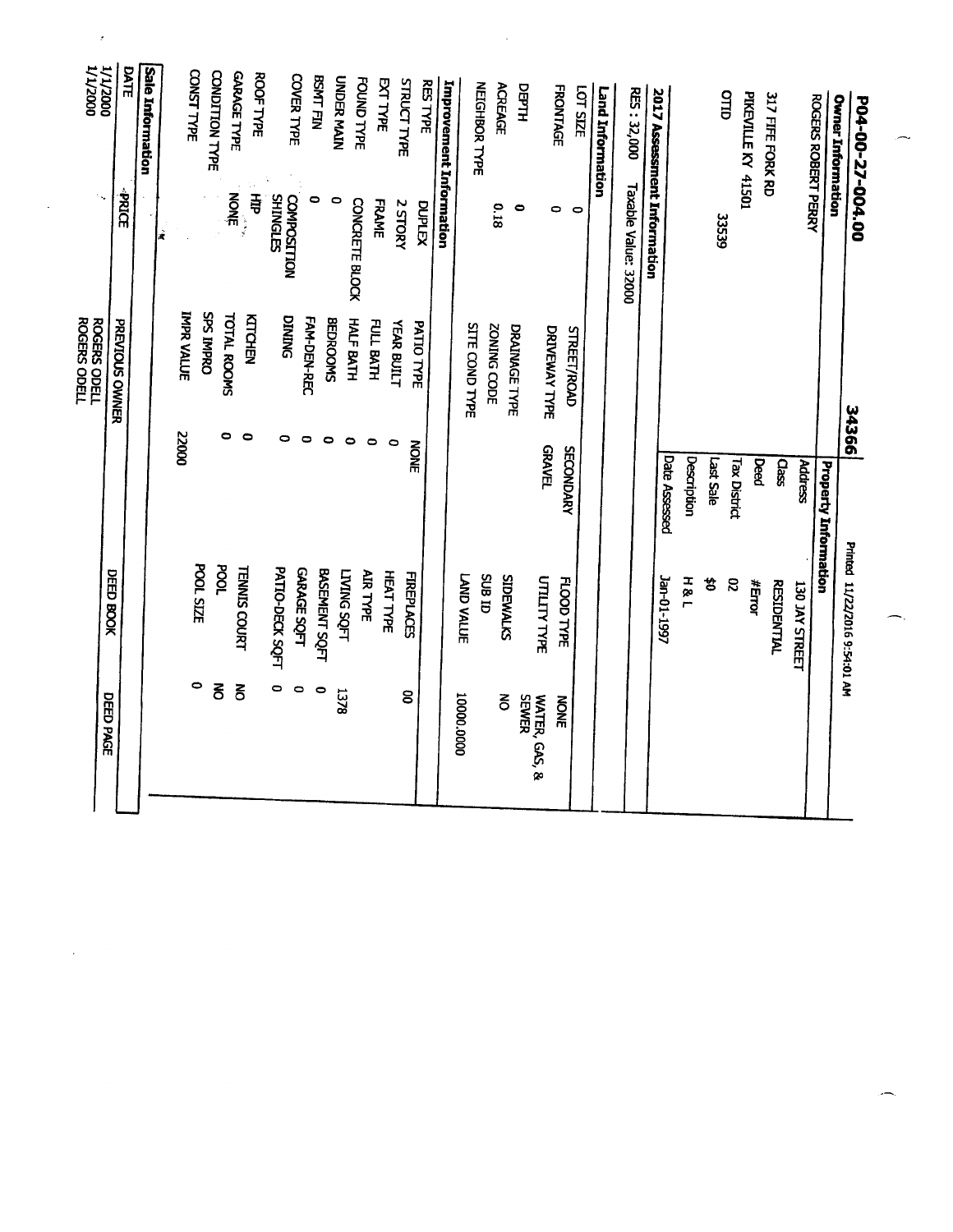# 10ax - 734 - 330

rV tl\*. n. c

\*

 $\geq$ ra<br>E <del>C</del> ភូមិ<br>ស្ពា  $\ddot{\cdot}$ **Mag** c  $\frac{1}{2}$  $\frac{1}{2}$  $\frac{1}{2}$ 

THIS DEED OF CONVEYANCE, made and entered into this the  $7^{+\prime}$  day of  $Mack$  , 1997, by and between CLARK R. MCCOY, divorced and unremarried, of 117 Fife Fork Road, Pikeville, Kentucky 41501, Party of the First Part, and

ROBERT PERRY ROGERS and KENITA ROGERS, his wife, of 100 Jay Street, Pikeville, Kentucky 41501, Parties of the Second Part, WITH RIGHTS OF SURVIVORSHIP.

#### $W-I-T-N-E-S-S-E-T-H$ :

That for and in consideration of the sum of Forty-Five Thousand (\$45,000.00) Dollars, the receipt of which is hereby acknowledged, the Party of the First Part does hereby sell, grant and convey all his interest unto the said Parties of the Second Part, for and during their joint lives and upon the death of either of them, then the remainder to the survivor in fee simple, in and to that certain tract or parcel of land lying and being on Lowex Chloe Creek, Pike County, Kentucky, being more particularly bounded and described as follows:

 $\frac{1}{2}$ 

BEGINNING with a poplar tree on the right hand side of the creek; thence running down the creek 300 feet; thence across the creek and up the hill 15O feet running towards a biq cliff on top of the hill; thence running back up the creek 3OO feet to Lizzie Pickens' line; thence running back down the hill 1B0 feet to the running back down the nife for root of the hand side of the creek.

Beîng the seme property conveyed to the Party of the First Part, by deed from Joey D.<br>Bartley, dated August 13, 1993, recorded in<br>Deed Book 680, Page 391, Pike County Clerk's Office.

TO HAVE AND TO HOLD the same Eogether wtth all the appurtenances thereunto belonging unto the Parties of the Second Part, for and during their joint lives, and upon the death of either of them, then the remainder to the survivor, and their heirs and assigns, with Covenants of General Warranty of title.

IN WITNESS WHEREOF, the Party of the First Part has

CLARK R. MCCOY

hereby set his hand the day and year first above written. YP.

#### CERTIFICATE OF CONSIDERATION

The undersigned hereby swear and affirm, under penalty of perjury, that the consideration recited in the foregoing